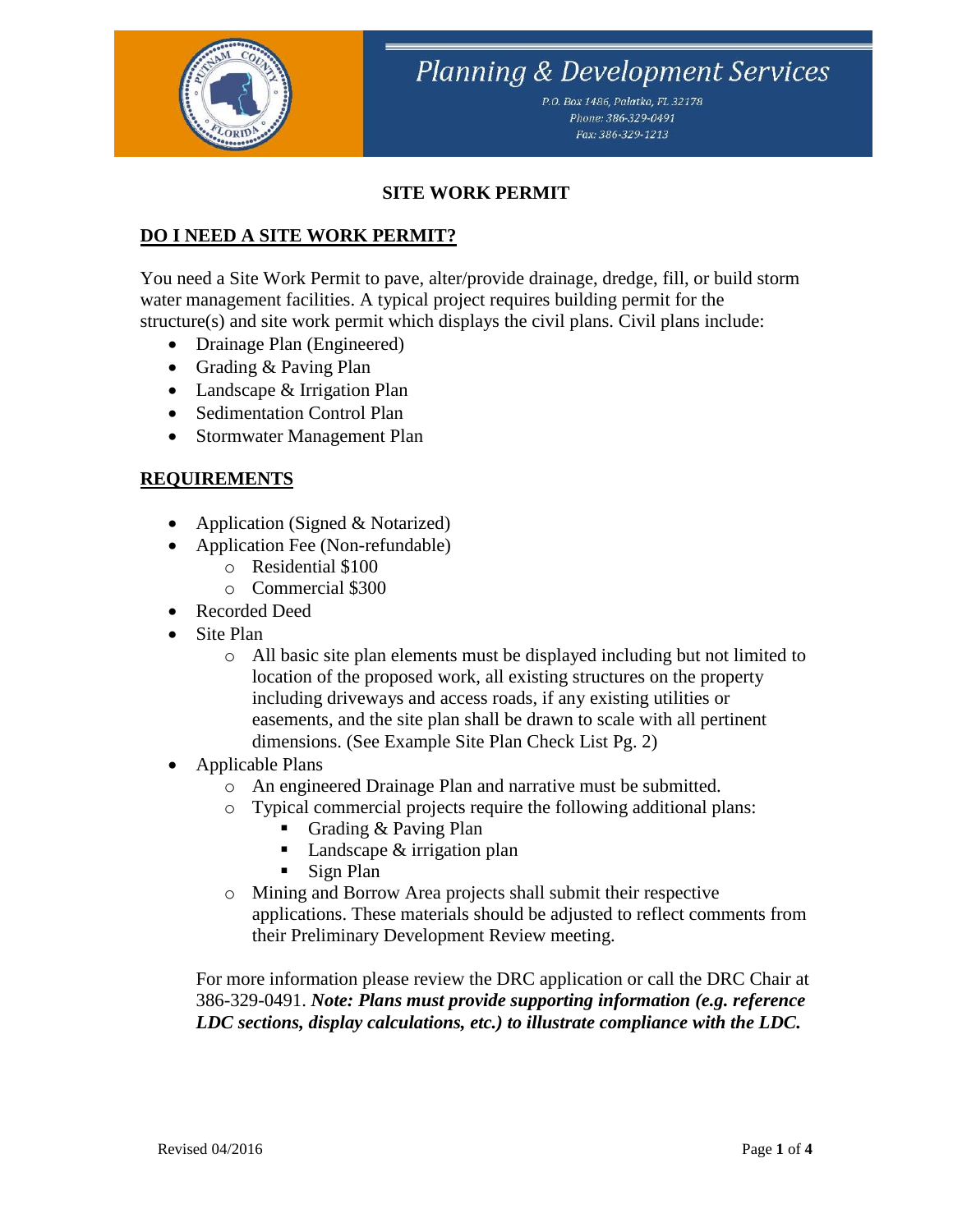

P.O. Box 1486, Palatka, FL 32178 Phone: 386-329-0491 Fax: 386-329-1213

| Provide Check List Items On Site Plan<br>v                                                                                                                                                                                               |  |  |
|------------------------------------------------------------------------------------------------------------------------------------------------------------------------------------------------------------------------------------------|--|--|
|                                                                                                                                                                                                                                          |  |  |
| The name and preparer of the site plan.<br>v                                                                                                                                                                                             |  |  |
| The property owner as listed on the deed.<br>ν                                                                                                                                                                                           |  |  |
| The location of the property. (911 address or intersection.)<br>v                                                                                                                                                                        |  |  |
| The present zoning of the property.<br>v                                                                                                                                                                                                 |  |  |
| The dimensions of the property. (I.E. length of the lot lines.)                                                                                                                                                                          |  |  |
| A North arrow. (must point north relative to property.)                                                                                                                                                                                  |  |  |
| A graphical scale.                                                                                                                                                                                                                       |  |  |
| Date of submittal.                                                                                                                                                                                                                       |  |  |
| Signature of the applicant or designated agent.                                                                                                                                                                                          |  |  |
| The location of all existing and proposed structures and major features.                                                                                                                                                                 |  |  |
| The existing structures or major features are labeled "existing" and the proposed structures or major features are labeled<br>"proposed".                                                                                                |  |  |
| Location of septic tank and drain field.                                                                                                                                                                                                 |  |  |
| Location of water well.                                                                                                                                                                                                                  |  |  |
| Location of large equipment. (Mechanical Equipment, Generator, ETC)                                                                                                                                                                      |  |  |
| The dimensions of all structures and features.                                                                                                                                                                                           |  |  |
| The distance of all structures from property lines. (measured from farthest projection of exterior wall.)                                                                                                                                |  |  |
| The distance between all structures. (measured from furthest projection of exterior wall.)                                                                                                                                               |  |  |
| The Floor Area Ratio complying with Putnam County Land Development Code section 7.02.02. (See Example Calculation<br>Below)                                                                                                              |  |  |
| The percentage of property covered by existing and proposed structures complying with Putnam County Land<br>Development Code section 7.02.02. (See Example Calculation Below)                                                            |  |  |
| The width, length and surface type of all existing and proposed driveways.                                                                                                                                                               |  |  |
| <b>Example Impervious Surface Area Ratio Calculation:</b><br><b>Example Floor Area Ratio Calculation:</b>                                                                                                                                |  |  |
| Step 1. Find total impervious area:<br>Deck = $260$ sq. ft.<br>Step 1. Find total impervious area:<br>Driveway = $780$ sq. ft.<br>Home = $2400$ sq. ft.<br>$= 260$ sq. ft.<br>Deck<br>Total = $2660$ sq. ft.<br>Home<br>= 2400 sq. ft.   |  |  |
| Total<br>$= 3440$ sq. ft.<br>Step 2. Find total lot area. $151' \times 170' = 25,670$ sq. ft.                                                                                                                                            |  |  |
| Step 2. Find total lot area. $151' \times 170' = 25,670$ sq. ft.<br>Step 3. Divide total impervious area by the lot area. $2660 / 25670 = .103$                                                                                          |  |  |
| Step 3. Divide total impervious area by the lot area, $3440 / 25670 = .134$<br>Step 4. Move decimal to the right to obtain a percentage.<br>10.3%<br>.103<br>Step 4. Move decimal to the right to obtain a percentage.<br>$.134 = 13.4%$ |  |  |

Revised 04/2016 Page **2** of **4**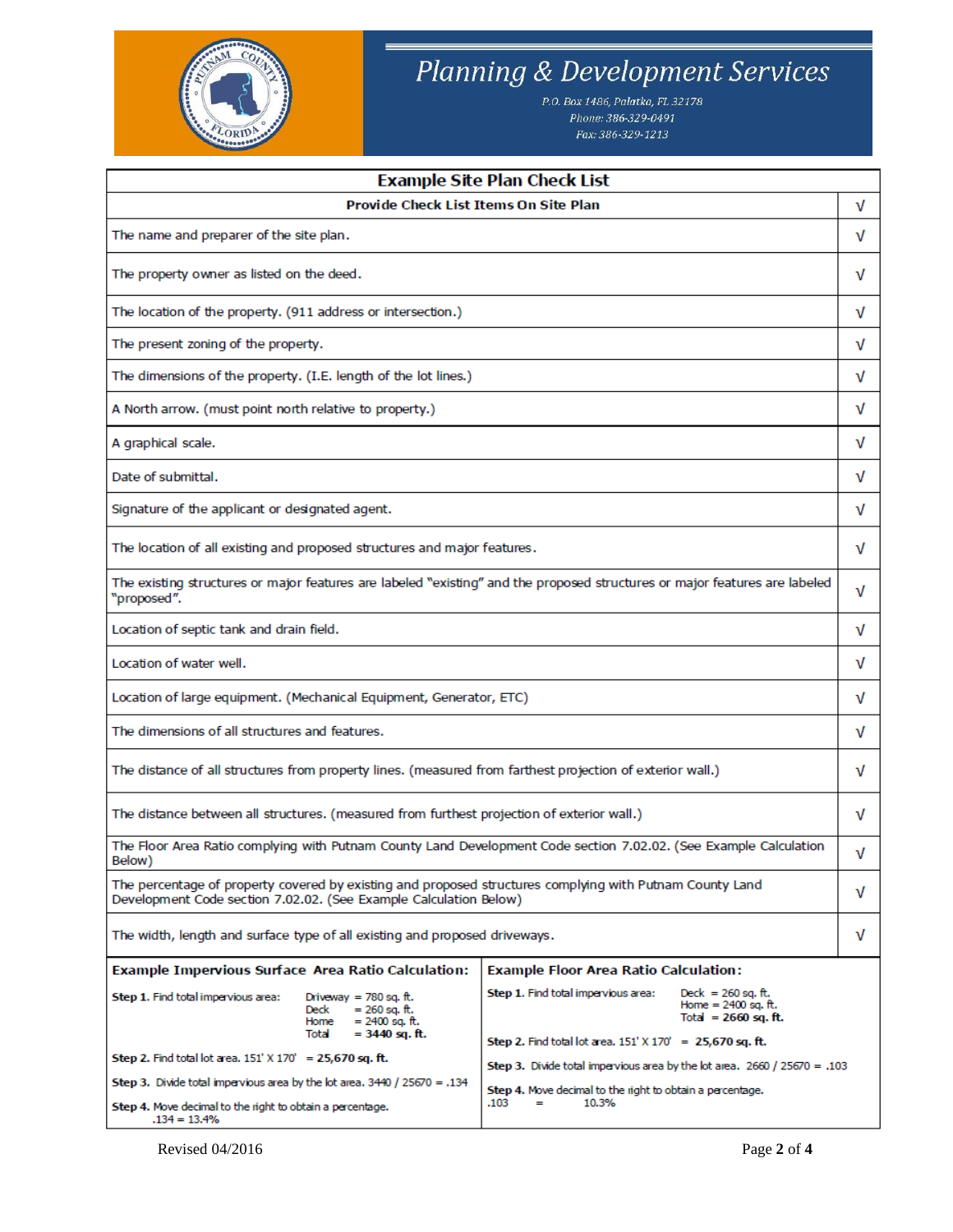

P.O. Box 1486, Palatka, FL 32178 Phone: 386-329-0491 Fax: 386-329-1213

### **SITE WORK PERMIT APPLICATION**

| Project Name: 2008. [2016] Project Name:                                                                                                                                                                                                                                                                                                                               |
|------------------------------------------------------------------------------------------------------------------------------------------------------------------------------------------------------------------------------------------------------------------------------------------------------------------------------------------------------------------------|
|                                                                                                                                                                                                                                                                                                                                                                        |
|                                                                                                                                                                                                                                                                                                                                                                        |
|                                                                                                                                                                                                                                                                                                                                                                        |
|                                                                                                                                                                                                                                                                                                                                                                        |
|                                                                                                                                                                                                                                                                                                                                                                        |
|                                                                                                                                                                                                                                                                                                                                                                        |
|                                                                                                                                                                                                                                                                                                                                                                        |
|                                                                                                                                                                                                                                                                                                                                                                        |
|                                                                                                                                                                                                                                                                                                                                                                        |
| Flood Zone: Size of area to be disturbed (sq. ft./acre)                                                                                                                                                                                                                                                                                                                |
| Anticipated amount of fill or excavation (If Applicable) __________ (Cubic Yards)                                                                                                                                                                                                                                                                                      |
| Supplemental Applications: Administrative Variance   Variance                                                                                                                                                                                                                                                                                                          |
| FLUM Amendment   Mining or Borrow Area application  <br>Rezoning                                                                                                                                                                                                                                                                                                       |
| I hereby certify that I have reviewed the Putnam County, Florida Land Development<br>Code and that my submission meets all requirements. The only exceptions are those<br>items to which I am requesting variances or waivers from certain sections of the code<br>and understand that they must be listed on the plans individually and on the attached<br>submittal. |
| Owner/Contractor<br>Date                                                                                                                                                                                                                                                                                                                                               |

| OWIICI/COIItiaCtul                     |                                                     | Daw            |
|----------------------------------------|-----------------------------------------------------|----------------|
| <b>STATE OF</b><br><b>COUNTY OF</b>    |                                                     |                |
| Sworn to and subscribed before me this | 20<br>day of                                        |                |
| Signature of Notary                    | Personally Known/ID Produced<br>Type of ID Produced | I Notary Stano |

Revised 04/2016 Page **3** of **4**